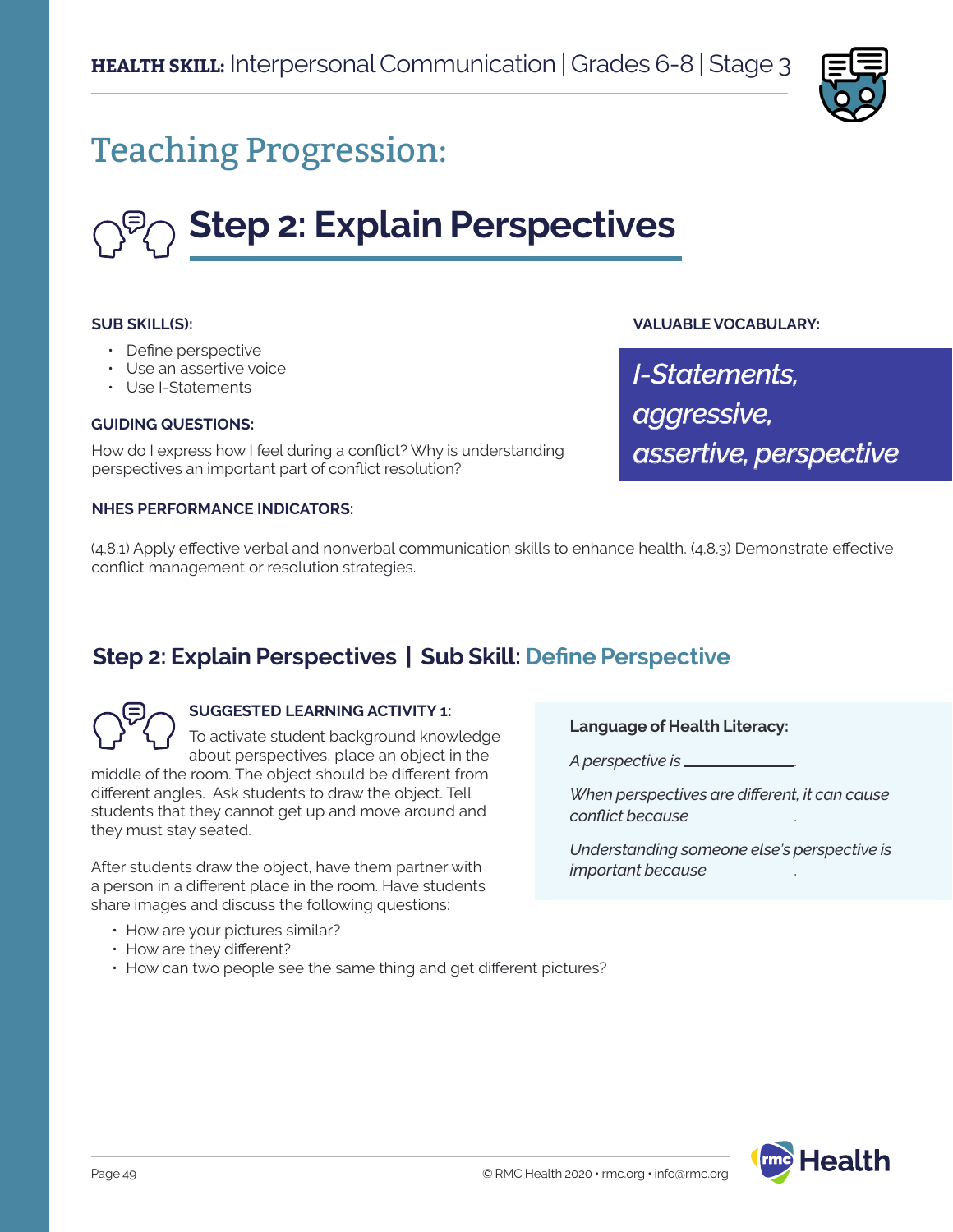

## Teaching Progression: **Step 2 | Explain Perspectives (Cont.)**



## **SUGGESTED LEARNING ACTIVITY 2:**

Explain to students that every person has a different lens that they see the world through, and this lens is our individual perspective of the world. Define the word *perspective* for students. *Perspective* means *an individual's point of view*. Explain to students that Step 2 in *Stage 3: Conflict Resolution* is to explain your perspective and to hear the other person's perspective.

Facilitate a whole class discussion by asking the following questions:

- What do you expect will happen when two people share their perspectives on the same event?
- Why would these perspectives not match?
- How can difference in perspective cause conflict?

#### **TEACHING NOTES:**

- Use other definitions as needed in your classroom.
- Model and provide the *Language of Health Literacy* to support student discussion and understanding of

## **Step 2: Explain Perspectives | Sub Skill: Use An Assertive Voice**



## **SUGGESTED LEARNING ACTIVITY 1:**

Explain to students that in Step 2, each side of the conflict gets the chance to voice their perspective of the situation. Tell students that when they express their opinions and feelings during a conflict, they need to be aware of their voice. Explain to students the difference between an aggressive voice and an assertive voice, modeling different tones. Read different I-Statements outloud using an aggressive tone or an assertive tone.

**Language of Health Literacy:**

*An assertive voice is* .

*An aggressive voice is* .

*It is important to use an assertive, not aggressive voice, in conflict because* .

As you read different examples, have students stand up, if they think the voice was assertive, and sit down, if they think the voice was aggressive.

#### **TEACHING NOTES:**

- Remind students of the voice techniques practiced in *Stage 1: Communication Techniques.*
- Make sure your examples are responsive to the cultural backgrounds of your students. To foster deeper understanding of aggressive v. assertive tones of voice, prompt students to discuss how an individuals identity (e.g. race, gender, native language) impacts how people perceive their tone. For example, how is an assertive tone perceived when it is used by men compared to women or when it is used by a white person compared to a person of color.